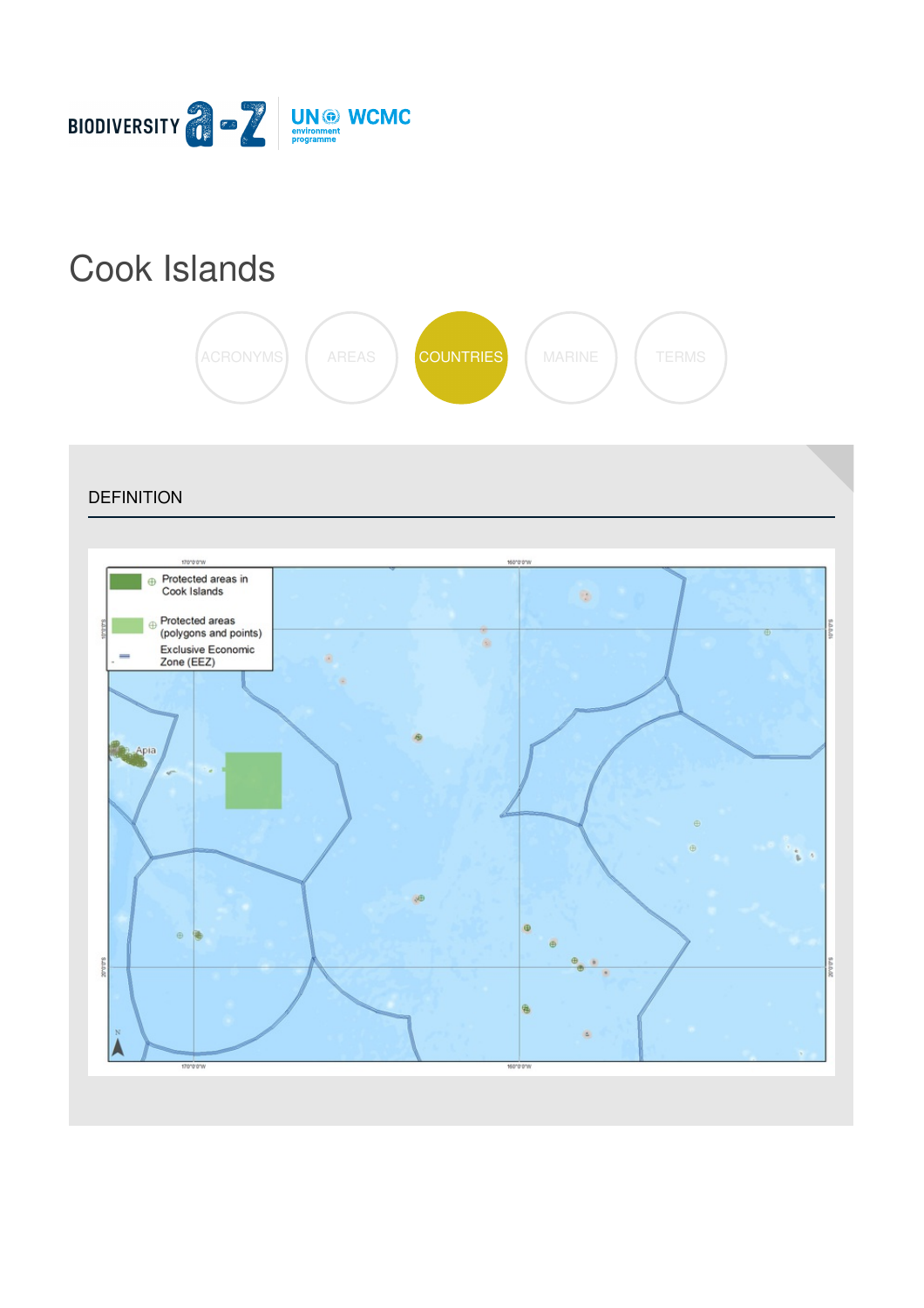# [PROTECTED](javascript:void(0)) AREAS

| Protected areas designated under international conventions and agreements |   |  |
|---------------------------------------------------------------------------|---|--|
| <b>World Heritage sites</b>                                               |   |  |
| Natural                                                                   |   |  |
| Cultural                                                                  |   |  |
| Mixed                                                                     |   |  |
| Ramsar sites (Wetlands of International Importance)                       |   |  |
| <b>Man and the Biosphere Reserves</b>                                     |   |  |
| National-level protected areas                                            |   |  |
| <b>IUCN Protected Area Management Categories</b>                          | ✔ |  |
| $l$ a                                                                     |   |  |
| $\underline{\mathsf{lb}}$                                                 |   |  |
| Щ                                                                         |   |  |
| Ш                                                                         |   |  |
| $\underline{\underline{W}}$                                               | ✔ |  |
| $\underline{\mathsf{V}}$                                                  |   |  |
| $\underline{\mathsf{V}}$                                                  |   |  |
| Not Assigned or Not Reported                                              |   |  |

### BIODIVERSITY [DESIGNATIONS](javascript:void(0))

Biodiversity designations represent the sites or regions that have been identified as important for biodiversity conservation due to their biological uniqueness or the high threat that they face. A plethora of different approaches have been promoted by conservation organisations and researchers in order to guide decisions about where to invest in biodiversity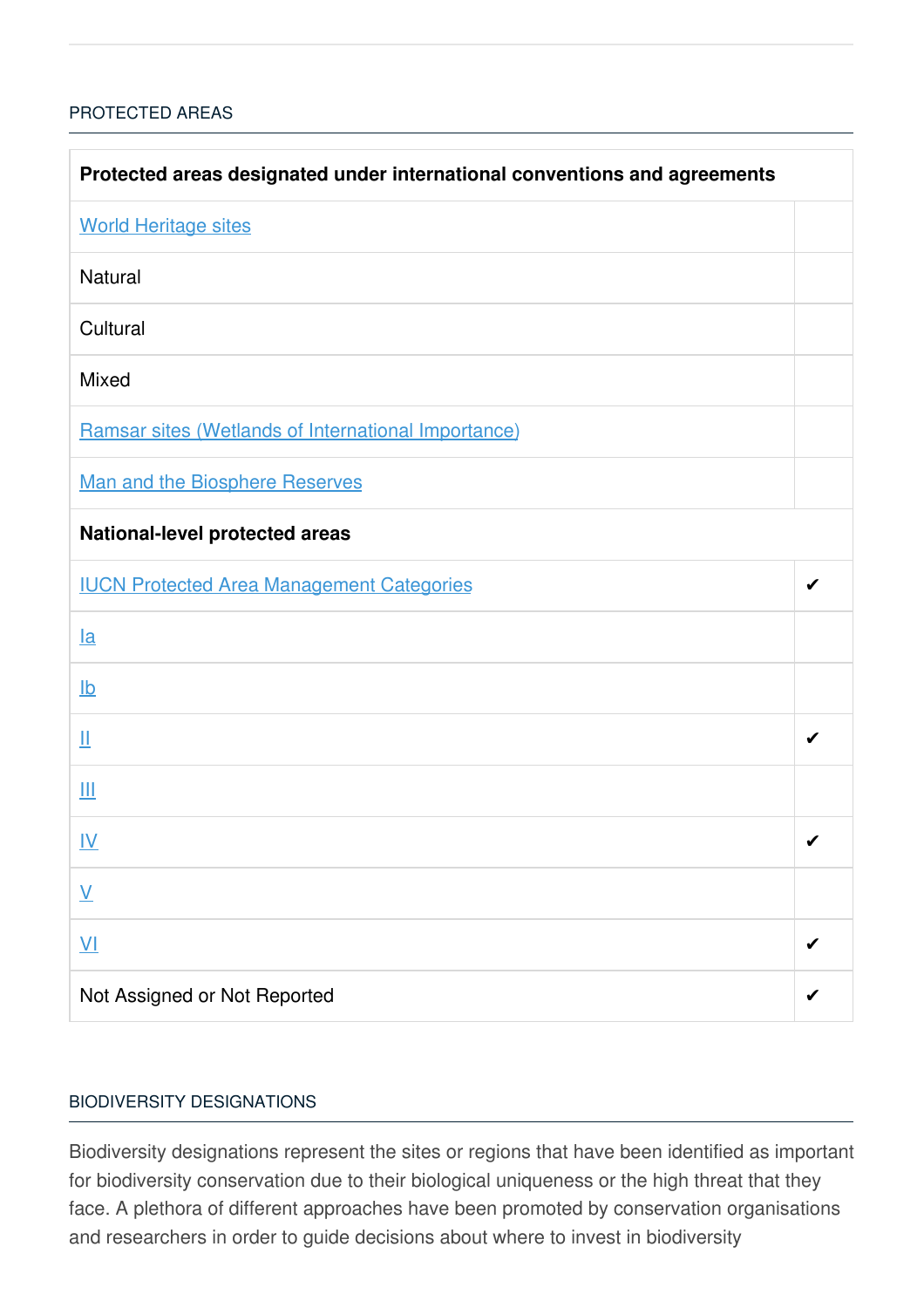conservation. These approaches use globally consistent criteria and available data in order to identify and classify sites. The designations themselves do not confer protected area status, but many of the sites identified may partly or fully overlap with a protected area designation on-ground.

| <b>Key Biodiversity Areas</b>             | ✔ |
|-------------------------------------------|---|
| <b>Alliance for Zero Extinction Sites</b> |   |
| <b>Crisis Ecoregions</b>                  |   |
| <b>Centres of Plant Diversity</b>         |   |
| <b>Endemic Bird Areas</b>                 | ✔ |
| <b>Global 200 Ecoregions</b>              | ✔ |
| <b>High Biodiversity Wilderness Areas</b> |   |
| <b>Intact Forest Landscapes</b>           |   |
| <b>Last of the Wild</b>                   | ✔ |

# [CONVENTIONS](javascript:void(0)) AND TREATIES

Important conventions and multi-lateral agreements that relate to biodiversity and the environment.

| <b>Convention on Biological Diversity (CBD)</b>                                                   | <b>Ratification</b>  |
|---------------------------------------------------------------------------------------------------|----------------------|
| <b>Convention on International Trade in Endangered Species of Wild Fauna</b><br>and Flora (CITES) |                      |
| <b>Convention on the Conservation of Migratory Species of Wild Animals</b><br>(CMS)               | Party                |
| <b>International Convention for the Regulation of Whaling (ICRW)</b>                              |                      |
| <b>International Plant Protection Convention (IPPC)</b>                                           | Contracting<br>party |
| <b>International Convention for the Prevention of Pollution from Ships</b>                        | H: VI                |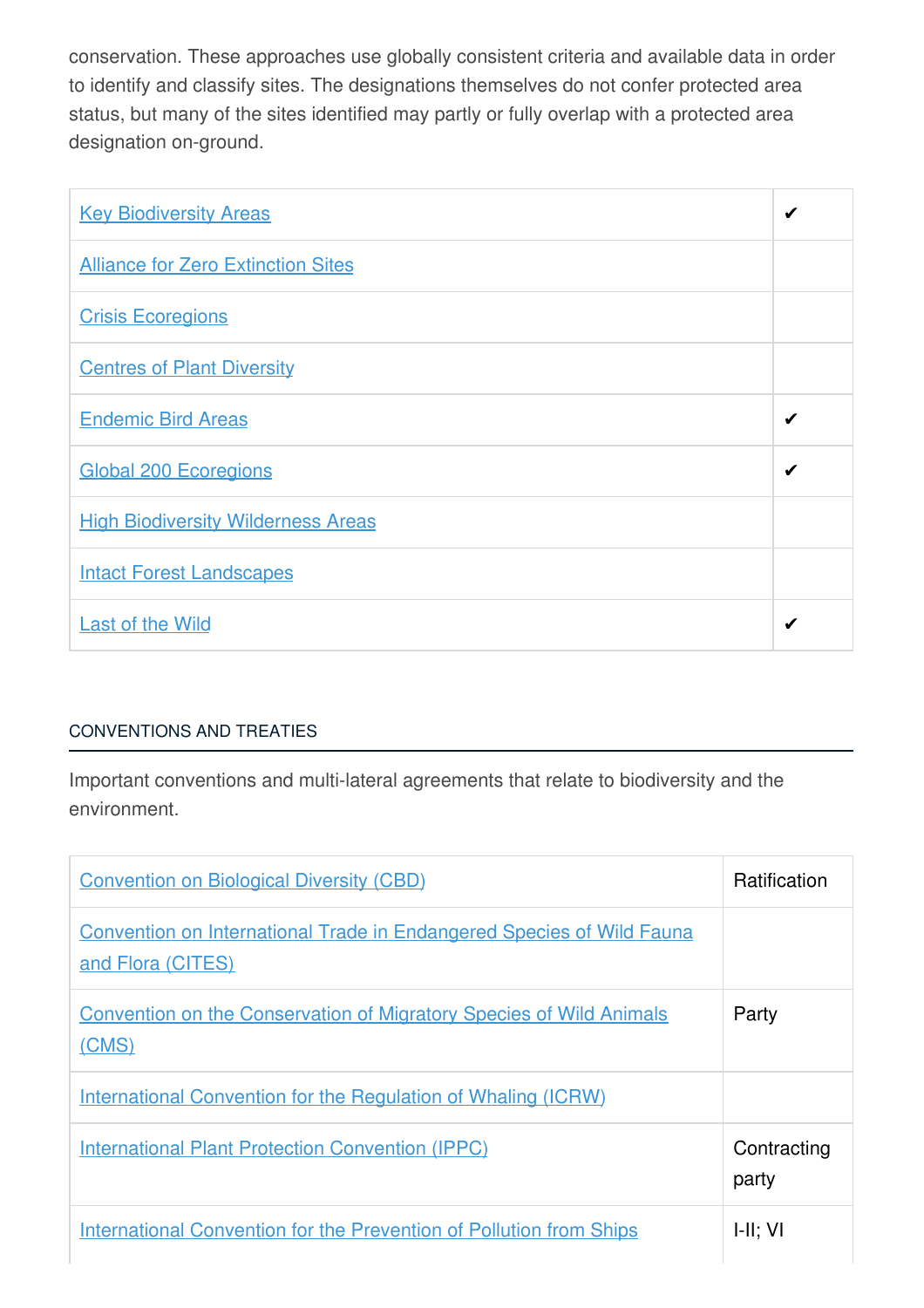| (MARPOL Convention)                                                                               |                     |
|---------------------------------------------------------------------------------------------------|---------------------|
| <b>International Treaty on Plant Genetic Resources for Food and Agriculture</b><br>(Plant Treaty) | Accession           |
| <b>Convention on Wetlands of International Importance (Ramsar Convention)</b>                     |                     |
| United Nations Convention on the Law of the Sea (UNCLOS)                                          | <b>Ratification</b> |
| Chapter XXI 3. Convention on Fishing and Conservation of the Living<br>Resources of the High Seas |                     |
| <b>World Heritage Convention</b>                                                                  | <b>Ratification</b> |
| <b>Antarctic Treaty</b>                                                                           |                     |

#### OTHER [MEMBERSHIP](javascript:void(0))

| <b>Arctic Council</b>               |        |
|-------------------------------------|--------|
| International Maritime Organisation | Member |
| <b>IPBES</b>                        |        |
| <b>IPCC</b>                         | Member |
| <b>OECD</b>                         |        |

# [REFERENCES](javascript:void(0)) & WEBSITE

Links